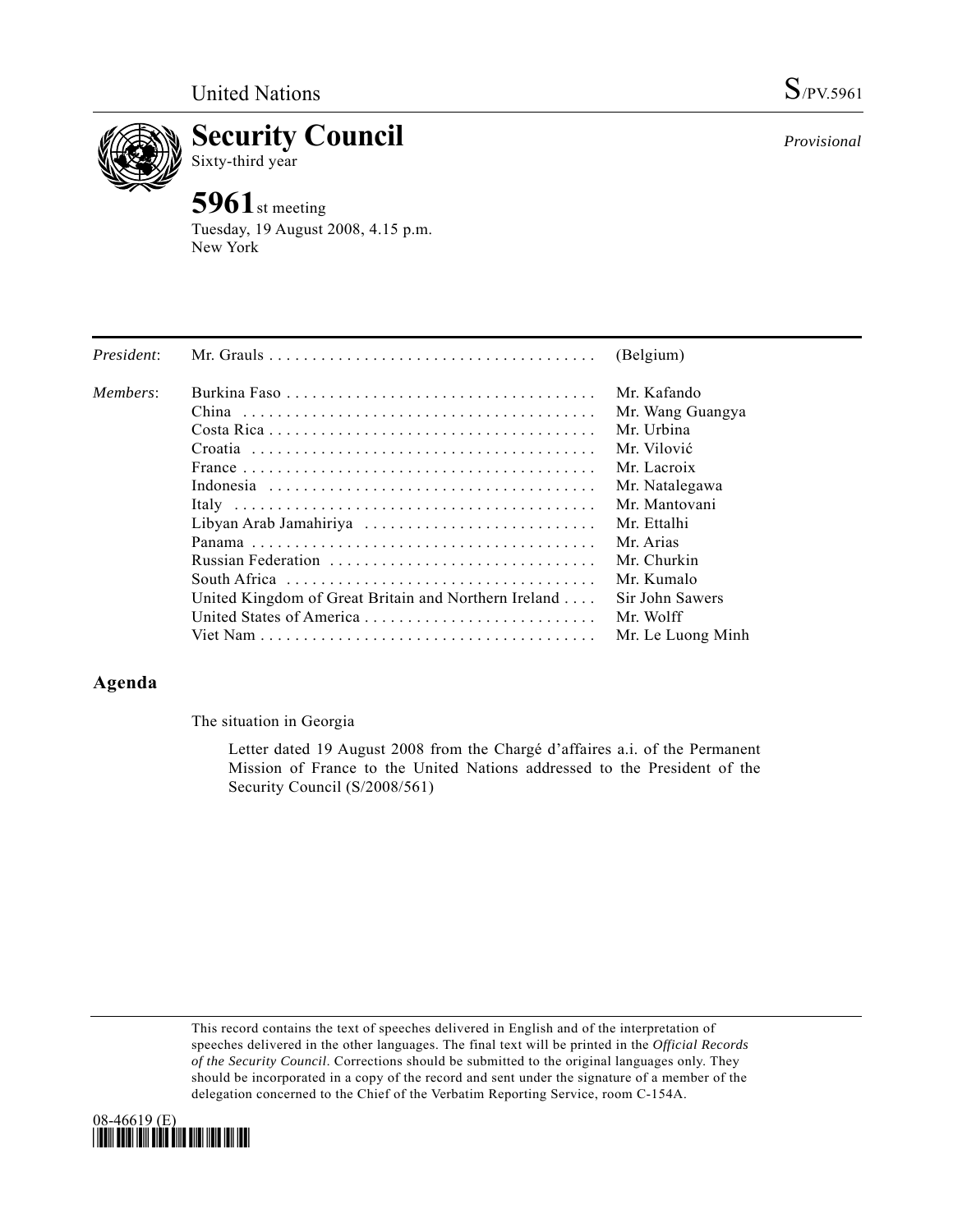*The meeting was called to order at 4.15 p.m.* 

## **Adoption of the agenda**

*The agenda was adopted.* 

## **The situation in Georgia**

 **Letter dated 19 August 2008 from the Chargé d'affaires a.i. of the Permanent Mission of France to the United Nations addressed to the President of the Security Council (S/2008/561)** 

 **The President** (*spoke in French*): I should like to inform the Council that I have received a letter from the representative of Georgia, in which he requests to be invited to participate in the consideration of the item on the Council's agenda. In conformity with the usual practice, I propose, with the consent of the Council, to invite that representative to participate in the consideration of the item, without the right to vote, in accordance with the relevant provisions of the Charter and rule 37 of the Council's provisional rules of procedure.

There being no objection, it is so decided.

*At the invitation of the President, Mr. Alasania (Georgia) took the seat reserved for him at the side of the Council Chamber.* 

 **The President** (*spoke in French*): The Security Council will now begin its consideration of the item on its agenda. The Council is meeting in response to a letter dated 19 August 2008 from the Chargé d'affaires ad interim of the Permanent Mission of France to the United Nations addressed to the President of the Security Council, contained in document S/2008/561.

 In accordance with the understanding reached in the Council's prior consultations, I shall take it that the Security Council agrees to extend an invitation under rule 39 of its provisional rules of procedure to Mr. Lynn Pascoe, Under-Secretary-General for Political Affairs.

It is so decided.

 In accordance with the understanding reached in the Council's prior consultations, I shall take it that the Security Council agrees to extend an invitation under rule 39 of its provisional rules of procedure to Mr. Edmund Mulet, Assistant Secretary-General for Peacekeeping Operations.

It is so decided.

 At this meeting, the Security Council will hear briefings by Mr. Lynn Pascoe, Under-Secretary-General for Political Affairs, and by Mr. Edmond Mulet, Assistant Secretary-General for Peacekeeping Operations. I now give the floor to Mr. Pascoe.

 **Mr. Pascoe**: The most important event since my last briefing on Georgia, on 11 August, was the agreement to six principles sponsored by the presidency of the European Union (EU), which led to the end of the military hostilities. While the members of the Council are fully aware of those principles, I would like to reiterate them for the record.

 The first is the commitment by all parties to renounce the use of force. The second is the immediate and definitive cessation of hostilities. The third is free access to humanitarian aid. The fourth is the withdrawal of Georgian forces to their places of permanent deployment. The fifth is the withdrawal of Russian forces to their lines of deployment prior to 7 August 2008. That includes the additional provision that "pending the definition of an international mechanism, the Russian peacekeeping forces may implement additional security measures". The sixth is the convening of international discussions on lasting security and stability arrangements for Abkhazia, Georgia, and South Ossetia, Georgia.

 Discussions on the implementation of those principles are continuing. The Secretary-General has been engaged in consultations with all concerned parties. In those consultations he has called for the cessation of all military acts and for unimpeded humanitarian access to all those in need in all of the affected areas. While welcoming the fact that the ceasefire plan has now been signed by both the Russian Federation and Georgia, the Secretary-General stressed the need for it to be implemented and for all forces to immediately withdraw as required. With all of his interlocutors the Secretary-General has reiterated the importance of respecting the sovereignty and territorial integrity of Georgia. The Secretary-General's Special Representative, Mr. Jean Arnault, who is on the ground in Georgia, is in close contact with parties there. The Secretary-General has also dispatched Mr. Johan Verbeke to Brussels as his representative. Mr. Verbeke took part in a coordination meeting with the Organization for Security and Cooperation in Europe (OSCE) and the EU. Close cooperation between all the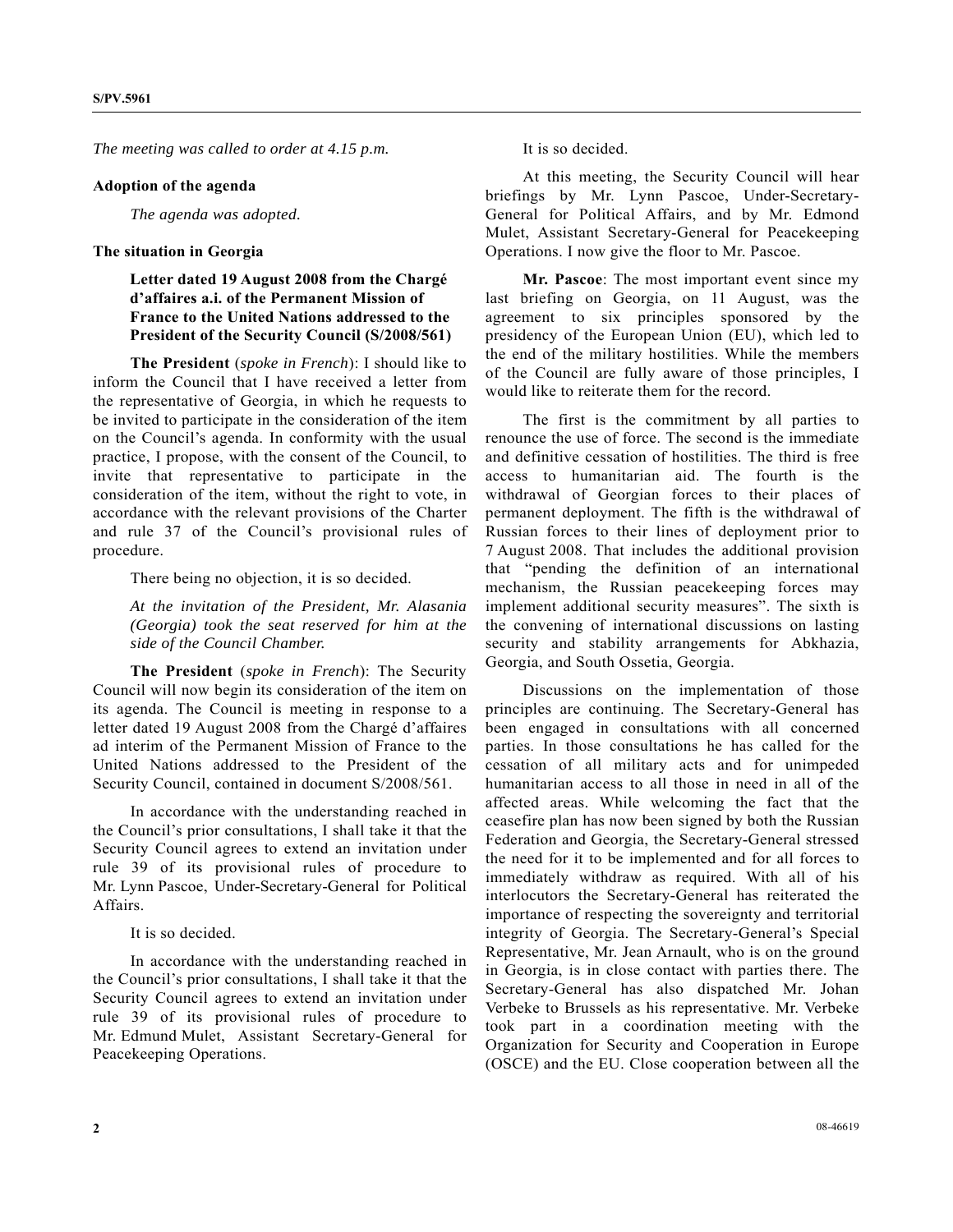relevant institutions is clearly important in the efforts to solve the present crisis.

 The Permanent Council of the OSCE took an important decision today in Vienna to deploy immediately 20 additional military monitoring officers to Georgia. That will bring the total number of such officers to 28. The request of the OSCE is to eventually raise that number to 100. The deployment of additional military monitoring officers is subject to further decisions. The de facto South Ossetian authorities have stated that they would only accept Russian peacekeeping forces and that international observers would not be welcomed on their side of the ceasefire line. Yesterday, they asked the Russian Federation to establish a permanent military base in South Ossetia.

 With regard to the situation on the ground, Mr. Mulet will again brief the Council on the developments in and around Abkhazia. I shall limit myself to sharing available information on South Ossetia and Georgia proper. As I mentioned before, the United Nations has a limited presence in the area and must therefore largely rely on secondary sources.

 The Russian leadership announced that it would start withdrawing its troops on Monday, 18 August. Press reports make it clear that that has yet to get under way on a significant scale. As of today, the Russian troops remain in and around Gori in Georgia, although there are some reports indicating that a convoy of armoured vehicles and tanks left Gori for South Ossetia early today. Foreign Minister Lavrov indicated that the withdrawal of troops would take three to four days. Russian military authorities explained that Russia started the withdrawal of rear units and troops of the third echelon. The vanguard troops now in Georgia will be the last to withdraw. The Russian General Staff indicated that the withdrawal would intensify after 22 August. At the same time, the Russian military has stated that Georgia has not returned all of its troops to their bases.

 The de facto president of South Ossetia dismissed his Government on 17 August and declared a monthlong emergency to cope with the aftermath of recent hostilities. He has criticized his cabinet for the slow response to the needs of displaced and affected people. The South Ossetian de facto authorities reported over 2,100 dead as a result of the conflict. Georgia disputes those figures, while humanitarian agencies on the ground cannot independently verify that information. The investigative committee of the Russian Federation, which is conducting an investigation of events at Tskhinvali, had recovered 60 civilian bodies by 17 August. Russian peacekeepers in South Ossetia lost 74 men, according to official sources.

 On the Georgian side, officials reported 215 military and 69 civilians killed during the hostilities. Seventy military personnel are missing in action. An exchange of Russian and Georgian prisoners of war took place today near the village of Igoeti, south of Gori.

 Amnesty International and Human Rights Watch have reported serious human rights abuses. There have been reports of looting in South Ossetia, the town of Gori and other surrounding villages in Georgia. The Office of the High Commissioner for Human Rights has dispatched an officer to Georgia to provide human rights support and advice to the United Nations country team, as well as to conduct a preliminary assessment of the human rights situation there.

 As a result of the recent hostilities, 158,600 people have been displaced. That figure includes 98,600 displaced within Georgia, about 30,000 displaced within South Ossetia and another 30,000 displaced in other parts of the area. The overall planning figure for IDPs remains at 128,600, including 30,000 displaced to Russia from South Ossetia, on the basis of data obtained from the Office of the United Nations High Commissioner for Refugees (UNHCR). The number of those in need of immediate assistance, including people fleeing from the Upper Kodori area of Abkhazia, from South Ossetia and from the town of Gori, has risen to 89,000. From the currently available data, it appears that approximately 50 per cent of the IDP population has been registered.

 Today and tomorrow, UNHCR is sending two planeloads consisting of 30.4 tons of non-food items to Vladikavkaz in North Ossetia, Russia, following the acceptance by Russian authorities of an aid offer from the High Commissioner for Refugees Antonio Guterres. The High Commissioner is visiting Georgia today. He will then travel to Moscow for high-level meetings and to Vladikavkaz. He is also planning to visit South Ossetia, Georgia.

 The President of the International Committee of the Red Cross visited Vladikavkaz yesterday but was unable to enter South Ossetia. Several non-governmental organizations (NGOs) have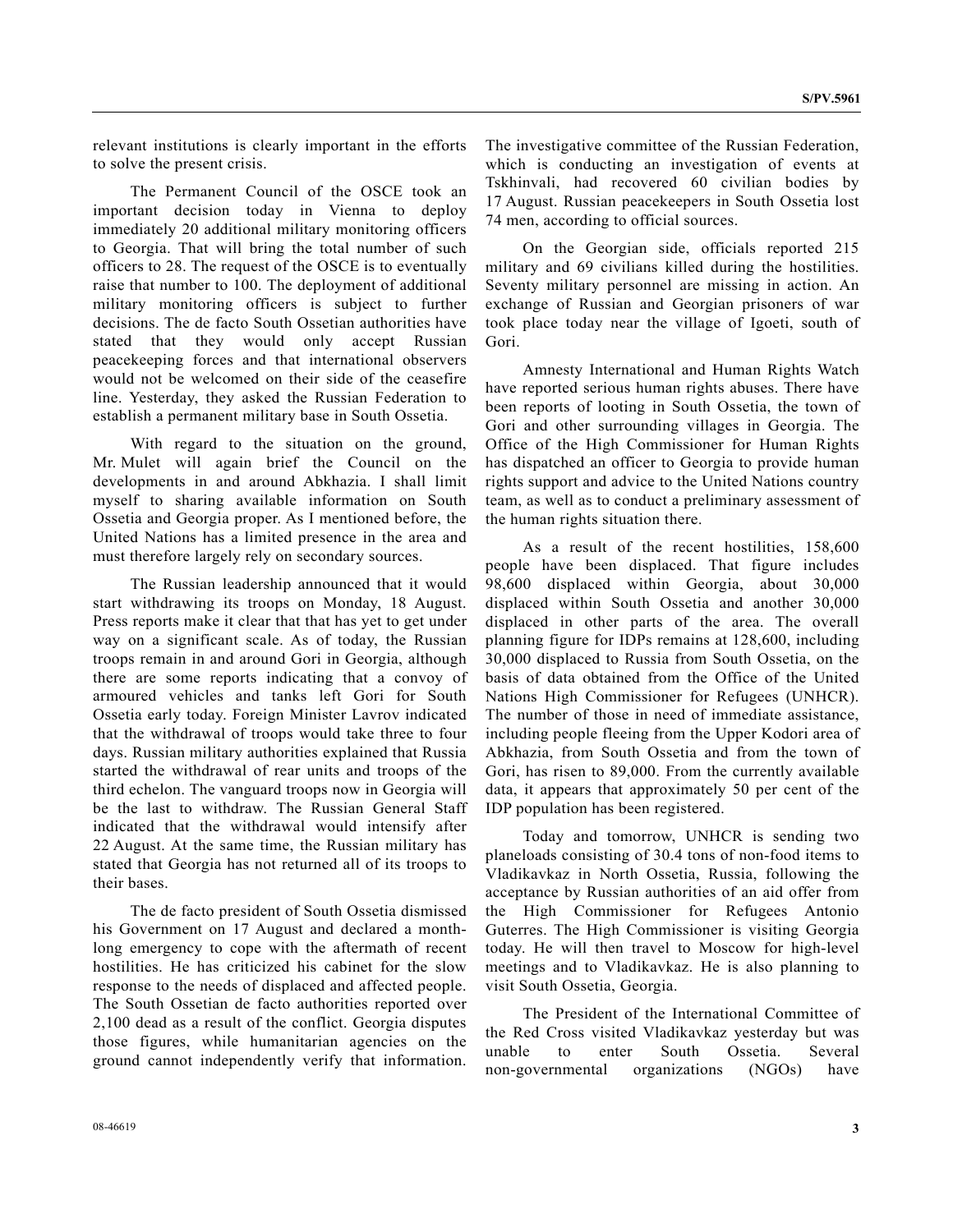complained of difficulties in gaining access to South Ossetia, where Russia's Emergencies Ministry has been coordinating a major relief effort. United Nations agencies continue to appeal to all parties for the opening of a humanitarian corridor.

 As of 18 August, a number of locations, including the town of Gori, are accessible for the first time since the conflict began. Given the opening of the humanitarian corridor allowing east-west access in Georgia, the distribution of humanitarian relief is gaining momentum beyond Gori and as far west as Poti. United Nations humanitarian agencies were in Gori for a short visit and were able to bring some essential water and hygiene supplies. The town appeared deserted, save for the presence of the elderly and persons who were too sick to move. Water and electricity lines have been reconnected. There is no cooking-gas supply. Some apartment buildings have clearly suffered damage.

 On 18 August, an interagency flash appeal for Georgia was issued. Ten United Nations agencies and 15 NGOs participated in the appeal. The flash appeal was also launched today in Tbilisi by the Resident Coordinator and by the Prime Minister of Georgia. The flash appeal is requesting approximately \$56 million for six months of assistance to those affected by the crisis. As of 18 August, more than \$24 million in contributions has been registered on the Financial Tracking Service of the Office for the Coordination of Humanitarian Affairs, with an additional pledge of \$3 million having been made.

 The Secretary-General's position on Georgia has been clearly reflected in his various public statements on this issue. Full implementation of the six principles would allow for the provision of humanitarian assistance to those affected, defuse the situation and offer hope that a political solution to the problems can be found. The United Nations stands ready to facilitate international discussions in that regard and to take part in any concrete arrangements for a settlement.

**The President** (*spoke in French*): I thank Mr. Pascoe for his briefing.

 I now give the floor to Mr. Edmond Mulet, Assistant Secretary-General for Peacekeeping Operations.

**Mr. Mulet**: Allow me to update the members of the Council on the situation that has prevailed in and

around the Georgian-Abkhaz conflict zone since my last briefing, on 11 August.

 In a key development, on 12 and 13 August, the Abkhaz side launched a military operation in the Upper Kodori Valley. No actual close combat took place, because the Georgian armed personnel in the Upper Kodori Valley had been withdrawn beforehand. Georgian President Mikheil Saakashvili accused Russia and the Abkhaz side of expelling the entire ethnic Georgian population from the Valley. The team base of the United Nations Observer Mission in Georgia (UNOMIG) in the Upper Kodori Valley remains closed. The Mission is considering launching a patrol there to assess the situation.

 During the previous week, the Abkhaz side HAD crossed the ceasefire line on several occasions despite warnings from UNOMIG not to do so, causing agitation among the local Georgian population. The crossings took place mainly in the areas of the Ganmukhuri and Khurcha "pockets" along the ceasefire line on the Zugdidi side. Occasionally, the Abkhaz crossed over to Georgian villages in the north of the Zugdidi sector, but they withdrew on the advice of the peacekeeping force of the Commonwealth of Independent States (CIS). One serious incident occurred on 17 August, when two Abkhaz personnel were killed and two others wounded as a result of the explosion of a radio-controlled landmine in the Ganmukhuri Patriot Youth Camp.

 The Zugdidi town and district administrations and the police are functioning. Through the continuous presence and patrolling of UNOMIG, the local population in Zugdidi town has been reassured that, despite the tense situation, there is no direct threat to them. The people who left the town at the beginning of last week have started to return home, and at the moment it appears that almost all of the population has returned to Zugdidi. An issue of serious discontent between the administration and the CIS peacekeeping force remains the fact that the force is still occupying several buildings in Zugdidi town.

 The Mission has been able to monitor major movements of CIS and Russian troops along the main road, the M27, on the Zugdidi side. It has concluded that some of those forces are concentrated along the southern edge of the zone of conflict. UNOMIG is not in a position to confirm the number of those troops. Outside the conflict zone, the Russian forces have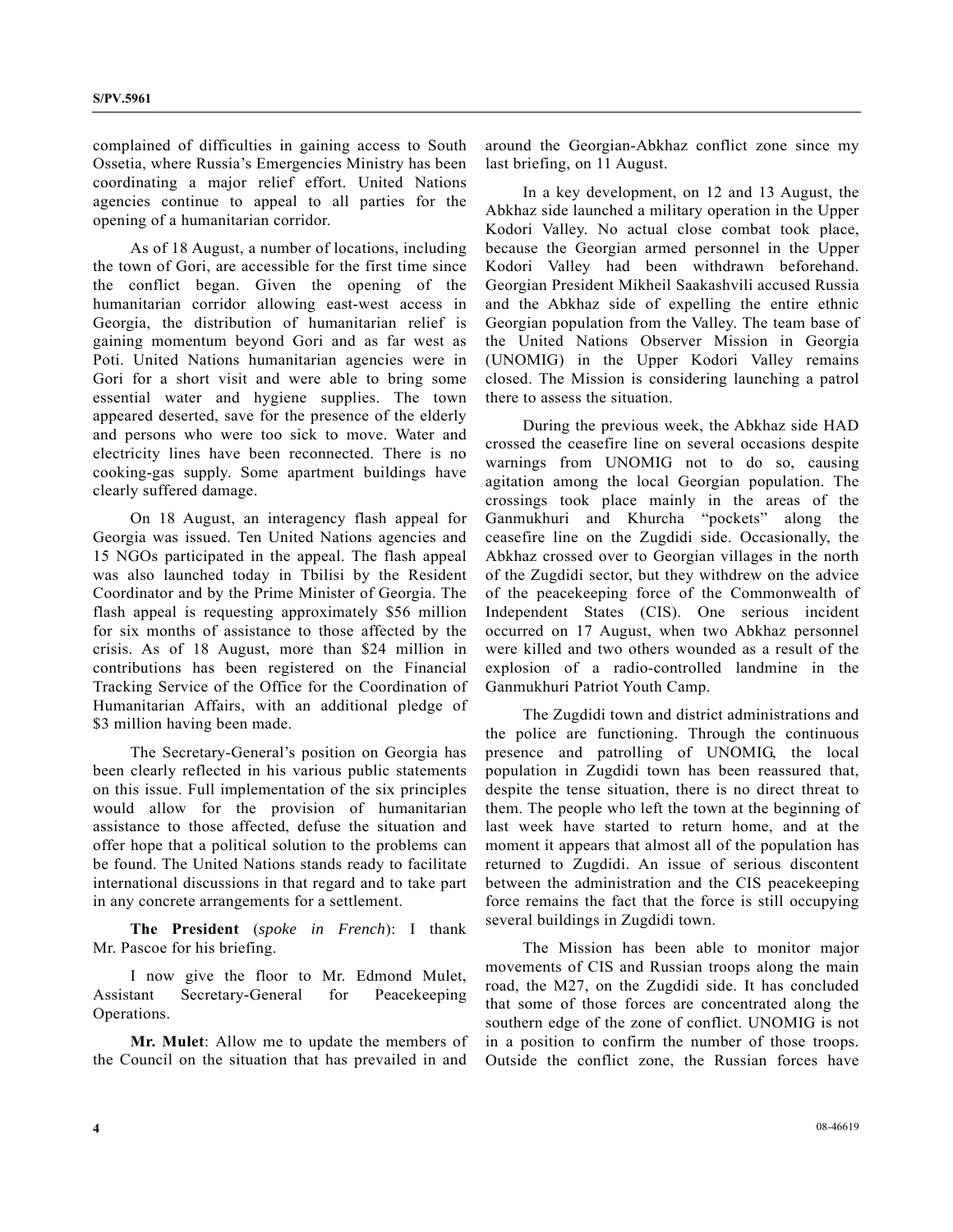reportedly conducted operations to destroy military assets at the Senaki military base and at Poti harbour. No targeting or damaging of public infrastructure has been reported in those areas.

 UNOMIG has continued to patrol in the Zugdidi sector. It has resumed patrolling in the Gali sector, but only along the main road for the time being.

 Finally, I would like to mention an important issue that could have implications for our area of operations. As members are aware, UNOMIG counts on CIS peacekeeping forces to provide security for our military observers and our installations. However, on 14 August, the Georgian parliament unanimously voted in favour of Georgia's withdrawal from the Commonwealth of Independent States. By a unanimous vote, the parliament also adopted an appeal to the international community to replace the CIS peacekeepers with "international peace contingents". Yesterday, the Georgian Foreign Ministry advised that it had sent a note to the CIS Executive Committee notifying it of the aforementioned resolution and of Georgia's renunciation of all obligations related to its membership in the CIS as of 18 August 2008. A day earlier, the Abkhaz de facto foreign ministry had stated that it considered it necessary to maintain the presence of a considerable contingent of Russian peacekeepers on its territory as a security guarantor.

**The President** (*spoke in French*): I thank Mr. Mulet for his briefing.

I now call on the representative of Georgia.

**Mr. Alasania** (Georgia): Thank you, Mr. President, for convening this meeting.

 In my previous addresses to the Council, we asked this body to act swiftly to stop the aggression that my country was facing. Unfortunately, the state of affairs in Georgia has not changed, despite the ceasefire agreement reached a few days ago. The Russian side continues to violate agreed ceasefire arrangements. At the moment, the entire territory of Abkhazia, Georgia, and South Ossetia, Georgia, together with the cities of Zugdidi, Senaki and Poti in western Georgia and Gori and Kaspi in eastern Georgia, are under Russian occupation.

 Georgia is occupied by Russian military forces, forces that are determined to devastate my country. Their actions have crossed all imaginable boundaries of common sense. Roads, bridges, railway tracks and other Georgian communications infrastructure have become targets of the Russian armed forces. Russian forces continue their attacks on Georgian seaports, oil refineries and terminals. Russian naval forces are blocking Georgian seaports and have destroyed vessels of the Georgian coast guard.

 In addition to that, Georgian came under a cyber attack from the Russian side, causing a shut-down of Georgian information sources for the rest of the world. Moreover, Russian forces have completely destroyed and looted Georgian military bases in Senaki and Gori, and now are proceeding towards the Sachkhere mountain training centre. Russia is continuously conducting reconnaissance flights in sovereign Georgian airspace.

 Looting, destruction and murder have become commonplace. Russian militaries are conducting raids in various parts of Georgia and keeping the population under constant threat and in constant terror. The population is in fear that the next destroyed city will be theirs.

 All of that is aimed at destroying Georgia as a sovereign independent State and is in contravention of the commitments undertaken by the Russian side to stop the violence and withdraw. Through its aggression, Russia threatens the freedom and ability of Georgia and other emerging democracies throughout Eurasia to build political, legal and judicial systems without fear of external threats or domination.

 The total number of people killed in the armed conflict reached 250 on the Georgian side as of 19 August. Sixty-nine of them were civilians; 133 of those killed were Georgian Ministry of Defence personnel, including four servicemen from the reserve troops, and 13 were from the Ministry of the Interior. Over 1,469 have been injured, and 446 of those remain in hospitals; according to reports, that toll will increase. The Government of Georgia regrets the human losses in all communities of Georgia. Our deepest sympathies go to the families of the deceased victims of this brutal, provocative war.

 I would like to focus attention on the humanitarian crisis unfolding in Georgia in the territories occupied by the Russian armed forces. Moscow has decisively chosen ethnic cleansing as an instrument for achieving its political aims. Ethnically based robberies, persecution and slaughter are reported from the Russian-occupied territories. As a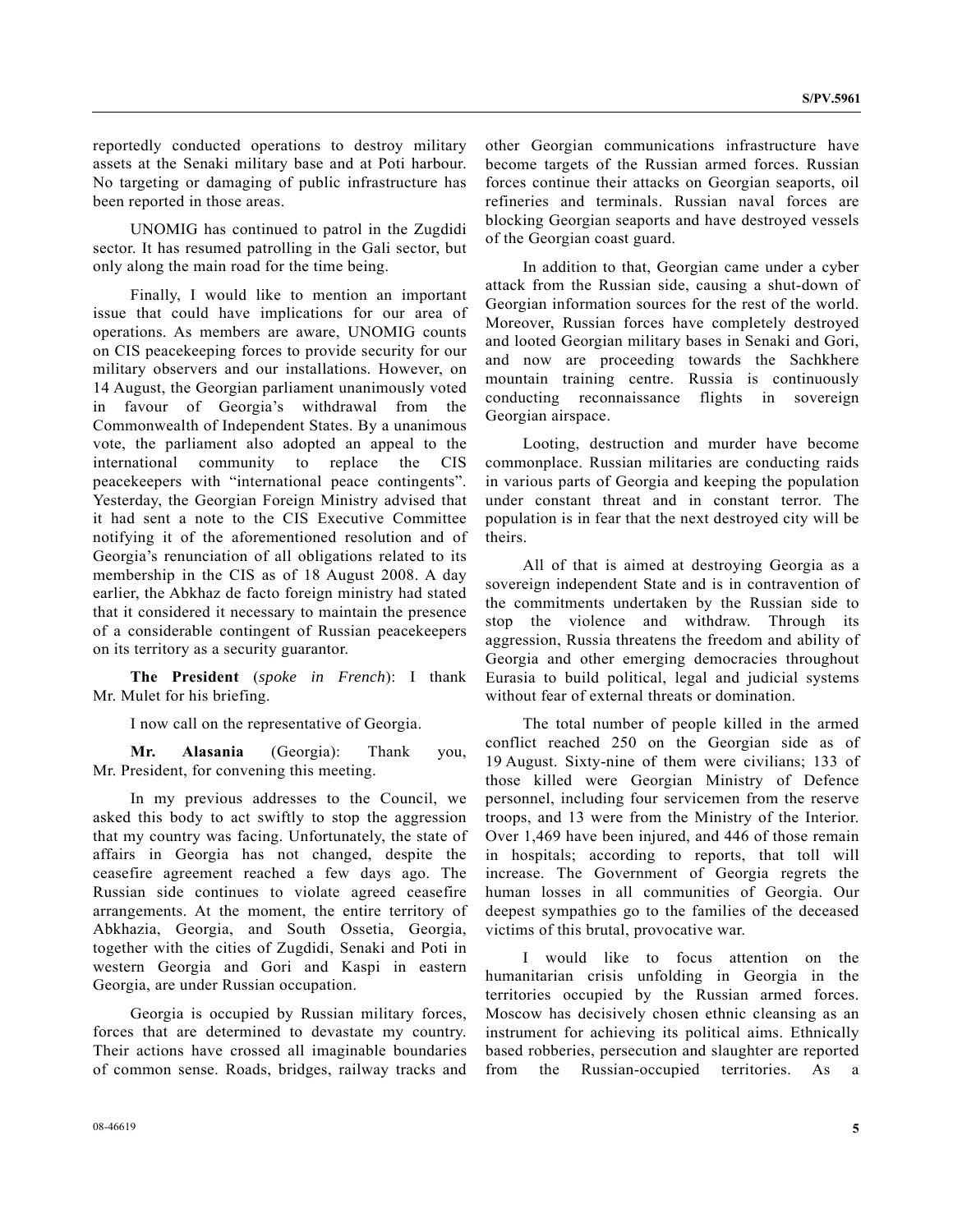consequence, ethnic Georgians are forced to flee their homes and seek shelter in cities under the control of the Georgian authorities. More than 150,000 citizens of Georgia are displaced. I quote Human Rights Watch: "The remaining residents of these destroyed ethnic Georgian villages are facing desperate conditions, with no means of survival, no help, no protection, and nowhere to go".

 The Moscow-backed, self-proclaimed Mr. Kokoity, has declared that the de facto South Ossetian authorities will not allow the Georgian population to return to their homes. As was reported and affirmed by Tskhinvali authorities, they have burned down the houses of ethnic Georgians to ensure that the Georgians will not have places to return to.

 Russia's aggressive actions have no boundaries. Russian armed forces attacked the Borjomi Forest Park, a unique 1,000-year-old Georgian heritage site. Even further, Russians refused to grant access to firefighting aircraft and vehicles to put out the fire.

 I would like to thank the countries, United Nations entities and non-governmental organizations that have stepped forward and are providing muchneeded help to citizens of my country. Humanitarian efforts are not as successful as they could be because United Nations agencies and other humanitarian organizations have no access to the conflict zones because of the Russian refusal to provide access to the occupied territories. We urge everyone to exercise their utmost powers to ensure that humanitarian help and relief will be provided to those in need without any impediment.

 Russian troops have invaded an independent country and have settled themselves on our territory. Towns and villages are bombed; peaceful citizens are robbed, tortured and killed; and the victims are numerous. Thousands of people are left homeless. Under the aegis of the so-called unilateral peace enforcement operation, Russian troops are annexing an independent country. The transport infrastructure of the country is paralysed. After these barbaric actions from the Russian side, no arrangements in which Russia is perceived as a mediator or guarantor will be acceptable to the Georgian people.

 Georgia once again adhered to the principles agreed through the European Union presidency and President Sarkozy's mediation. We are complying with the ceasefire agreement reached and fully commit

ourselves to it. We demand the same actions from the other party to the conflict. The Russian Federation has to withdraw its forces to the pre-conflict locations. Along with full respect for the territorial integrity and sovereignty of Georgia within its internationally recognized borders, which cannot be questioned, the ceasefire has to be backed with a subsequent Security Council resolution. Georgia stands ready to accommodate any legitimate security concerns that the Abkhaz, Georgian and Ossetian population of Georgia might have through direct dialogue and truly international negotiations.

 Having described the ravaged situation in Georgia, I am still looking forward to creating certain conditions that will only be possible after the occupation of Georgia, when it will be possible to discuss the rebuilding of severely damaged Georgian-Russian relations.

 We appeal to the Council to act — and act decisively.

**The President** (*spoke in French*): I call now on the representative of France.

**Mr. Lacroix** (France) (*spoke in French*): I would like to begin by thanking you, Mr. President, for convening this meeting at the request of my delegation. Allow me also to thank Under-Secretary-General Pascoe and Assistant Secretary-General Mulet for their briefings and the Permanent Representative of Georgia for his statement.

 France has requested that this important and urgent meeting be held because we are extremely concerned by the current situation in Georgia. I would like to recall the context that led us to call for this meeting. Following 7 August, over the course of almost a week, fierce fighting occurred in the separatist enclave of South Ossetia and then, with the intervention of the Russian army, throughout Georgian territory, particularly in Abkhazia.

 Historical accounts will say that it was a series of provocations and reactions, but one thing is clear: Georgia's actions were followed by a brutal and disproportionate reaction by Russia. The violence has claimed numerous victims — at least hundreds of dead — and caused tens of thousands of refugees and displaced persons to take to the roads. Whole villages have been destroyed. Instability has once again flared up on the flank of Europe, threatening peace in the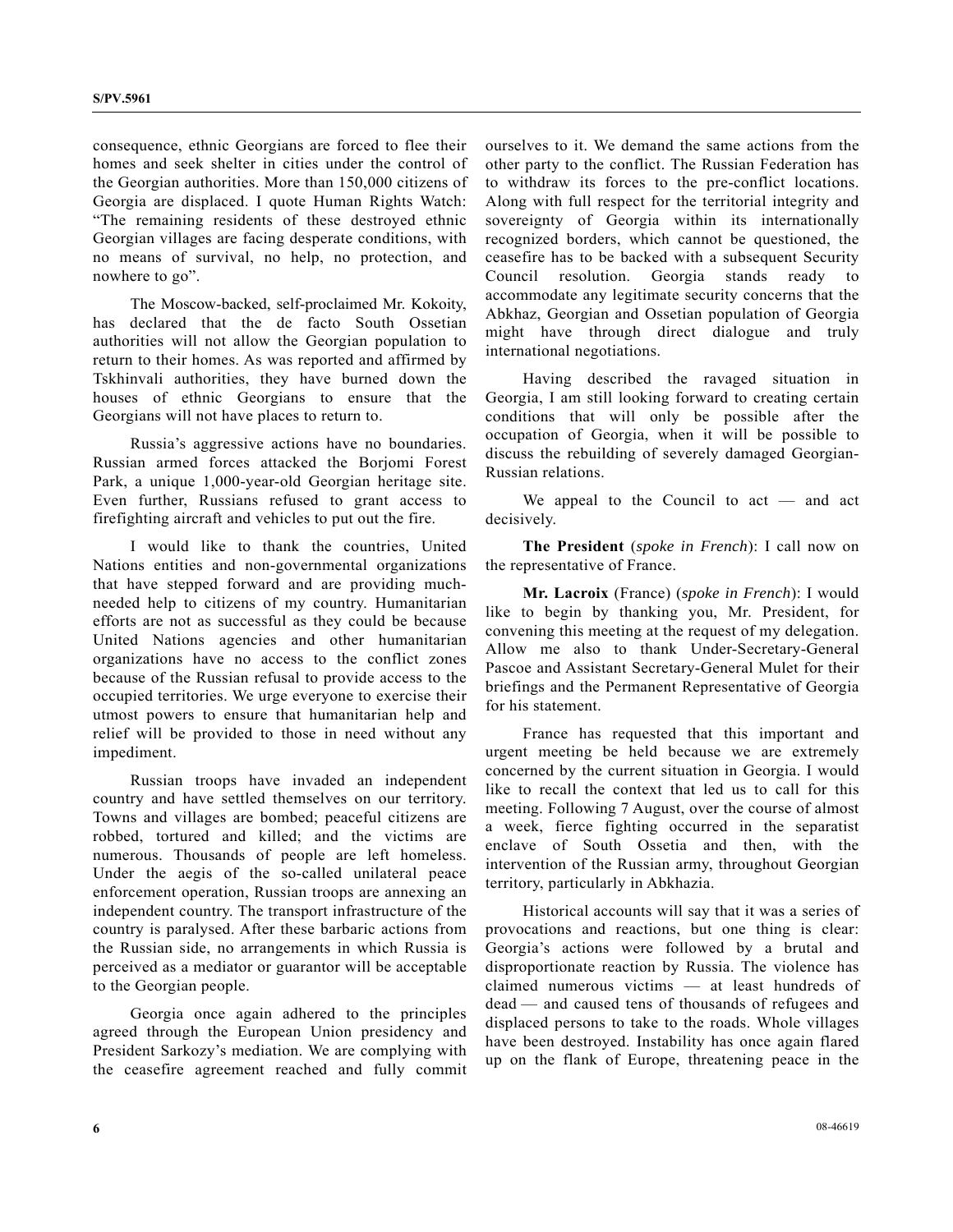region and risking serious tensions in international relations.

 From the outset, France, on behalf of the European Union, has undertaken massive efforts at the highest levels to bring an end to the hostilities. The French Minister for Foreign Affairs, Bernard Kouchner, visited Tbilisi with his Finnish counterpart, the current Chairman of the Organization for Security and Cooperation in Europe. President Sarkozy in turn visited the region, where he met President Medevedev in Moscow and President Saakashvili in Tbilisi.

 The President Sarkozy's mediation on behalf of the European Union made it possible for the Russian Federation, Georgia and the two separatist entities to commit, in writing, to a six-point plan, which the European Council has also endorsed. The plan does not resolve everything, but it constitutes the essential and the only  $-$  basis that we have to reach a lasting solution. The signatories have undertaken permanently to cease hostilities and not resort to force. They have also committed, on the Russian side, to withdraw immediately to their pre-7 August positions and, on the Georgian side, to return to their usual quarters.

 It is essential that arms be put down, but that does not mean that withdrawal any less essential. We should be clear: it is the Russian forces that are primarily concerned. The Georgian army was dislocated by the deployment at a surprising speed of a Russian force with massive, excessive numbers. It was completely driven out of Abkhazia and South Ossetia. On the rest of the territory of Georgia, a number of its essential bases were taken over, occupied or partially or fully destroyed by the Russian army. I am thinking in particular of Gori, Poti, Senaki and Kaspi. Combat operations have ceased, the Georgian army has been almost entirely destroyed. Russian forces must now withdraw in keeping with the undertakings entered into. By definition, this commitment can only be fulfilled by Russia.

 On 12 August, President Medvedev undertook to withdraw these forces. Since no movement was apparent, the President of the French Republic reminded him of his commitment on several occasions. On 17 August, he again contacted President Medvedev, who undertook to begin the withdrawal at mid-day on 18 August. The information from the ground and that brought to us from the Secretariat show that nothing or almost nothing has occurred. We even understand that new weapons have been introduced by Russia into Georgian territory. The President of the French Republic has met again today with Mr. Medvedev, who assured him that the withdrawal would begin by 22 August. We hope of course that this announcement will be given effect.

 The Russian withdrawal is an essential component for full implementation of the six-point plan in order to achieve a lasting peace agreement and an international mechanism to guarantee that peace. France and the European Union are more determined than ever to work to achieve this goal. The European Union has expressed its commitment to working on the ground. The Organization for Security and Cooperation in Europe (OSCE) is beginning to get involved, even if only modestly, with the deployment of 20 additional observers.

 During this difficult period, our attention should not be turned away from the humanitarian situation. I would remind all parties of their commitment to guarantee full humanitarian access on the ground. France also would like to remind the parties of their obligations stemming from the Sochi accords and subsequent agreements on the necessity to maintain order and prevent irregular forces from causing the civilian population to suffer damage. France also wishes to recall that it is a matter of urgency that refugees and displaced persons must be allowed to return promptly to their homes.

 Lastly, we welcome the exchange of 20 prisoners that occurred today through the mediation by the Ambassador of France in Tbilisi. We hope that the agreement of protocol signed at that time will be extended to many further exchanges of this type.

 We would like as rapidly as possible to achieve a lasting solution which respects the sovereignty, territorial integrity and the independence of Georgia. The withdrawal of forces is a necessary precondition. Therefore, we have circulated to the Council today a draft resolution that is very simple. It is necessary to respect undertakings entered into in the six-point ceasefire agreement. The agreement must be implemented in good faith, and the forces, particularly the Russian forces, must be withdrawn to their respective positions. It is essential that the Council be able to express in a united fashion how urgent this necessity is. It is also essential to our capacity to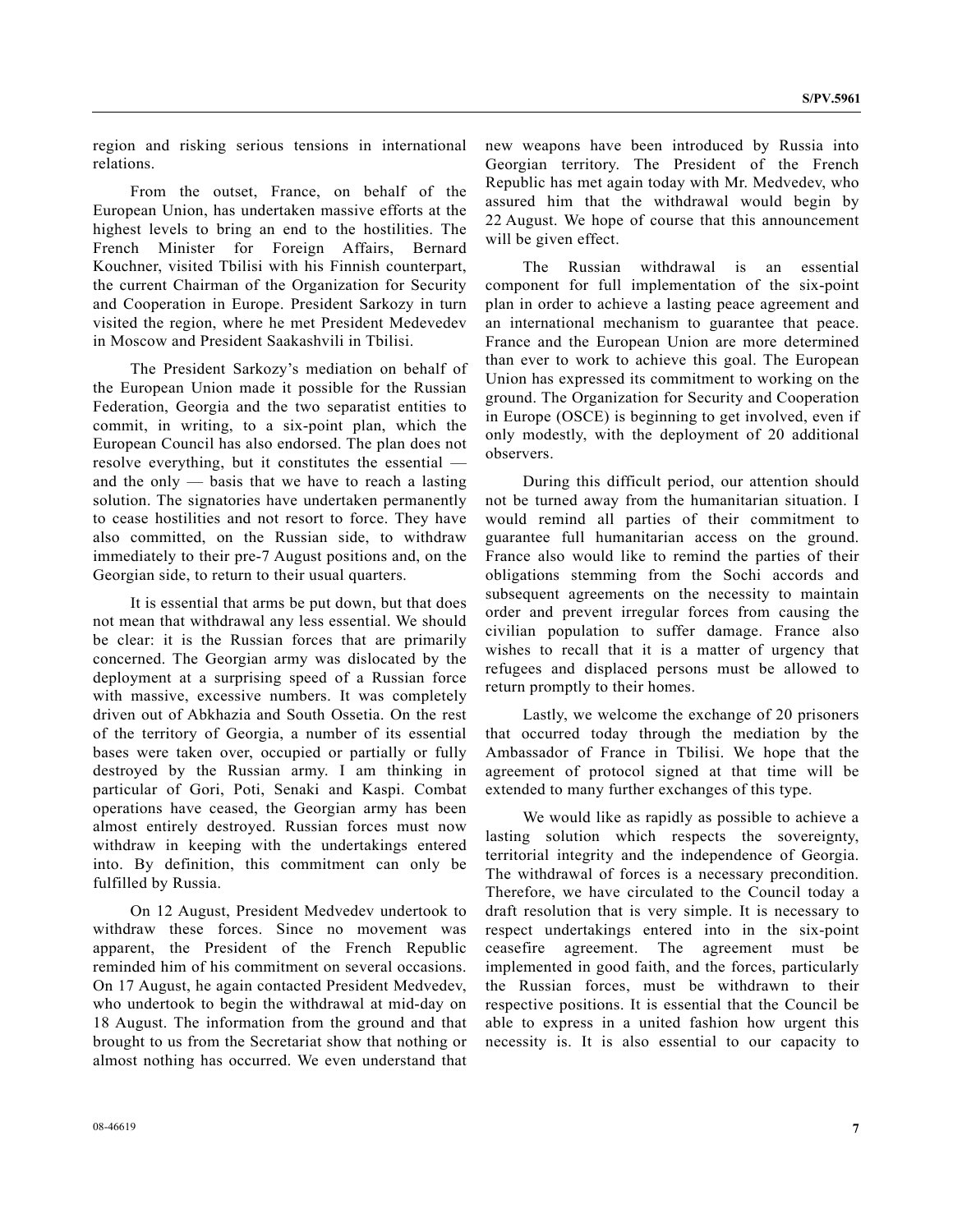continue our collective efforts in the future to restore peace to this region.

 **Mr. Mantovani** (Italy): This is a time of great and deep concern over the continued instability in and around Georgia. We are convinced that the Security Council cannot delay its action any longer. We do have in place a ceasefire agreement accepted by the parties and endorsed by the main international players, including the Ministers for Foreign Affairs of the European Union. Now, we expect the full, immediate and visible implementation of this agreement.

 The draft resolution introduced by France aims at nothing more than this, without blaming any particular side for the current apparent stalemate. Moreover, we cannot fail to reiterate our commitment to the sovereignty and territorial integrity of Georgia, which is being called into question.

 Obviously, there are other dimensions of this crisis which are of equal concern to us, including the impact on other countries of the region and the worrisome humanitarian situation. Yet it is now time to focus on the most immediate goals. The adoption of the draft resolution before us would be a first essential step towards a comprehensive settlement of the current crisis.

 I would like to conclude by confirming that Italy is ready and willing to contribute to the increase of the Organization for Security and Cooperation in Europe (OSCE) monitors contingent as decided in Vienna earlier today. This additional effort would complement ongoing initiatives in the area of humanitarian assistance.

 **Mr. Wolff** (United States of America): I would also like to extend my thanks to Mr. Pascoe and Mr. Mulet for their briefings, and to welcome Ambassador Alasania to the Council.

 The United States remains deeply concerned by the situation in Georgia. We deplore the loss of life, civilian casualties and extensive damage to civilian facilities throughout the country.

 We support the call for an emergency meeting today because of continuing Russian military operations against Georgia despite agreement by the parties, specifically Russia and Georgia, to a ceasefire.

 As of today, Russia's occupying forces reportedly remain throughout Georgia, including in Poti, Senaki and Gori. These Russian forces continue to destroy civilian infrastructure, block Georgian highways and impede the functioning of a humanitarian corridor.

 We continue to receive reports that international humanitarian organizations, including the International Committee of the Red Cross and the Office of the United Nations High Commissioner for Refugees (UNHCR), continue to be denied access by Russia to South Ossetia, the region hardest hit by this conflict. By denying access, Russia is preventing what UNHCR estimates to be 128,000 internally displaced persons and thousands of other civilians from receiving assistance, despite repeated appeals by humanitarian groups.

 We have disturbing reports from areas of Georgia under Russian control. Russian forces have looted Georgian facilities, destroyed essential infrastructure and allowed paramilitary bands to do the same. Georgia's main rail bridge near Kaspi was blown up on 16 August. Russian naval vessels are destroying Georgian ships and disrupting civilian shipping. This situation cannot continue.

 We are gravely alarmed by the humanitarian situation, particularly in those parts of Georgia under the de facto control of Russian forces and their irregulars, where international human rights groups have reported serious human rights abuses. We demand that Russian forces fulfil their responsibility to prevent such human rights violations and call for an immediate investigation into the atrocities that are alleged to have occurred behind Russian lines.

 Statements by the so-called South Ossetian president Kokoity and other de facto officials regarding their intentions to displace ethnic Georgians completely from South Ossetia are reprehensible and should be condemned by the international community. Such gratuitous incitement of ethnic hatred has no place in the twenty-first century.

 Finally, we express our readiness to engage in international discussions on the modalities for security and stability in Abkhazia and South Ossetia. Whatever the final outcome of these discussions, one thing is clear now: South Ossetia and Abkhazia lie within Georgia's internationally recognized borders. There is no room for debate on this point.

 The United Nations Security Council has adopted numerous resolutions concerning Georgia. These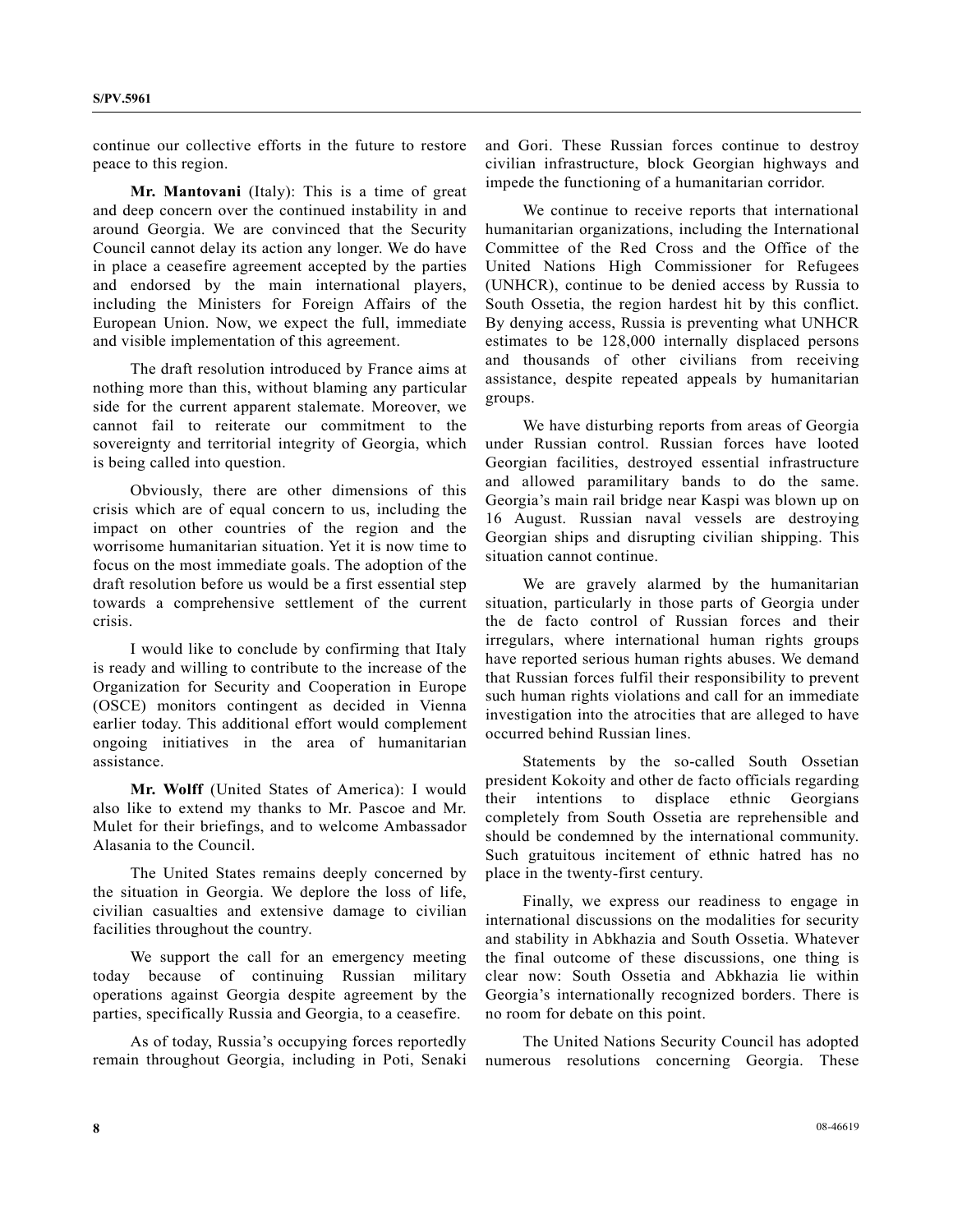resolutions are based on the premise that South Ossetia and Abkhazia remain within the borders of Georgia and that their underlying conflicts will be resolved through international negotiations. Russia itself has endorsed these resolutions. The international community is clear that South Ossetia and Abkhazia are part of Georgia, and the United States fully recognizes this reality.

 We will continue to stand behind Georgia's democracy. We will continue to insist that Georgia's sovereignty, independence and territorial integrity be respected.

 When this armed conflict erupted, we heard from the Russian representative that his Government was acting to defend its peacekeepers and civilians in the South Ossetia region of Georgia. Yet the military actions Russia has undertaken continue to belie that claim.

 Even in its early stages, Russia's military offensive and political objectives went far beyond any reasonable or credible limit consistent with its claims. Russia has expanded its operations far beyond the conflict zone into areas that have nothing to do with South Ossetia. We have seen a deepening and widening Russian offensive that includes the opening of a second front in Abkhazia and the occupation of Georgian territory.

 The objectives of this offensive suggest Russian intentions to weaken and subjugate Georgia, a sovereign country with a democratically elected Government that poses no threat to Russia.

 Last week, French President Sarkozy, acting on behalf of the European Union, launched a diplomatic effort to attain a ceasefire. The United States strongly supported that effort. After Russian President Medvedev agreed to the proposed terms of a ceasefire, Secretary of State Rice travelled to Tbilisi to obtain Georgia's agreement. Georgian President Saakashvili approved the ceasefire terms on the understanding that his Government's agreement would lead immediately to a cessation of hostilities and withdrawal of Russian forces to the status quo ante of 6 August. This did not happen. Despite the Georgian agreement, the Russian military offensive continued.

 On 17 August, two days after the Georgian President signed the ceasefire agreement, Russian President Medvedev undertook to begin Russia's withdrawal on 18 August. This did not happen. Russian operations continued in an effort to consolidate the occupation and continue to destroy Georgia's infrastructure.

 We meet today on 19 August, seven days after President Medvedev agreed with French President Sarkozy's plan, four days after Georgia's President Saakashvili signed it, three days after Russian President Medvedev signed it, two days after President Medvedev promised to begin the withdrawal, and more than 24 hours after that last promise was supposed to take effect.

 Against this backdrop of Russia's continued military offensive and diplomatic delaying tactics, we support the French delegation's draft resolution calling for immediate compliance with the terms of the agreement, to which Russia, Georgia and other parties subscribed, and particularly for the immediate withdrawal of Russian forces from Georgia in accordance with that agreement.

 **Sir John Sawers** (United Kingdom): I thank Mr. Pascoe and Mr. Mulet for their briefings to the Council, and I welcome Ambassador Alasania.

 On 11 August, in this Chamber, the United Kingdom and others welcomed the French-led efforts to secure an immediate end to the fighting in Georgia. The culmination of those efforts was the six-point agreement signed by Russia and Georgia a week ago, together with the agreed clarifications issued by President Sarkozy.

 One week on, however, the Russian Federation has failed to implement its part of the agreement. Russian forces have not complied with the requirement to withdraw to their positions prior to 7 August. Russia has spoken publicly of its intention to withdraw, and we have heard statements from Moscow claiming that withdrawal has begun, but we see little evidence of this on the ground. On the contrary, Russian forces remain in their positions deep inside Georgia, way beyond the conflict zones of South Ossetia and Abkhazia.

 We are equally troubled by the actions of the Russian forces now occupying Georgian territory. Since 7 August, we have seen a systematic attempt to destroy Georgia's infrastructure. On the military side, naval patrol boats have been sunk at their moorings. Barracks and other military installations well beyond the conflict zone have been levelled. And Russian forces have destroyed civilian infrastructure too. I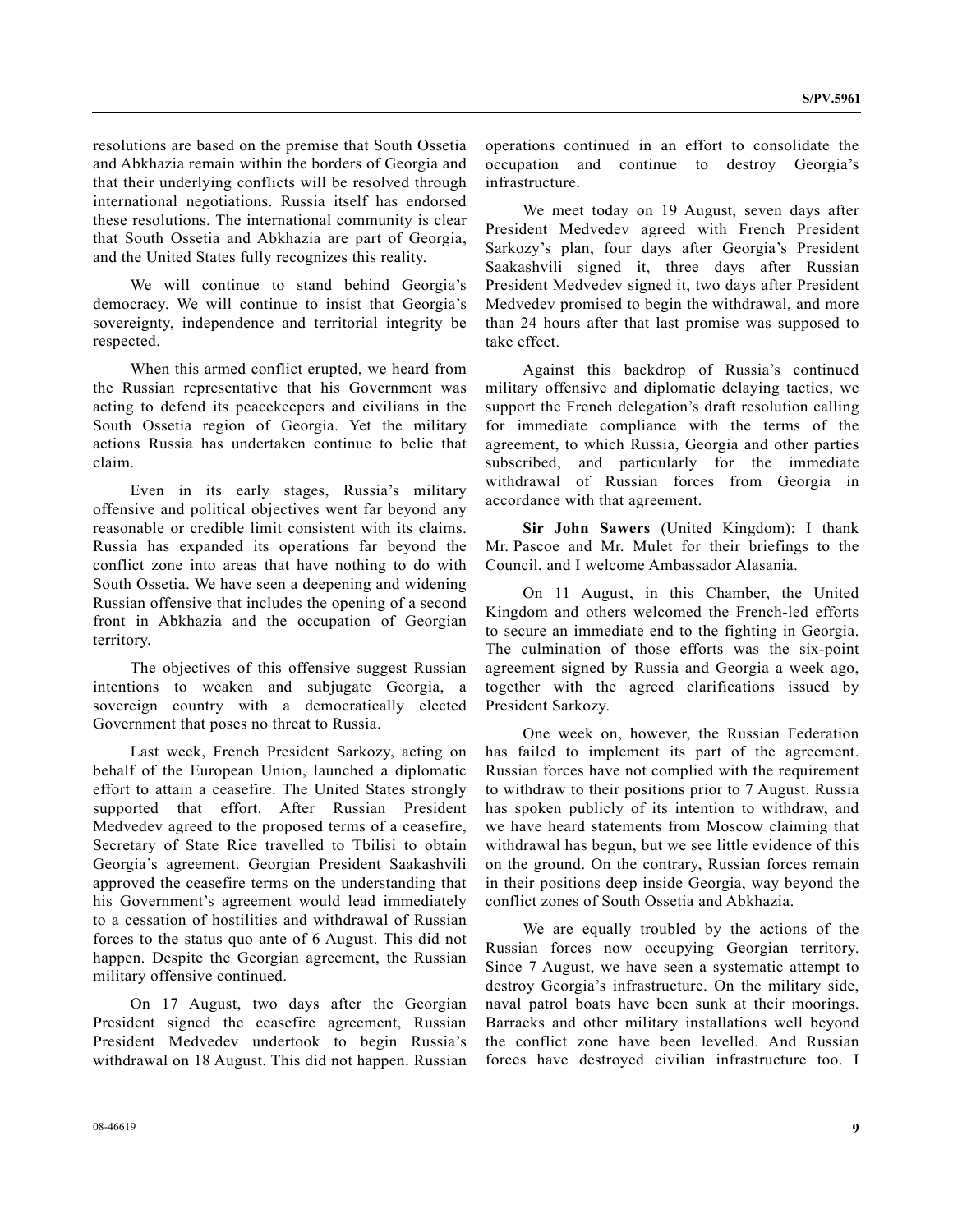would like to ask the Russian ambassador what justification there could possibly be for Russian forces destroying a railway bridge on the main east-west rail link and for blocking a tunnel on a major road. Why do Russian checkpoints continue to block civilian traffic on major transit routes, in breach of President Sarkozy's clarifications to the 12 August agreement? Only yesterday, the United Kingdom's defence attaché to Georgia was turned back from a Russian checkpoint in Georgia and told he required a Russian visa in order to proceed further. Do foreigners now need Russian visas to travel within Georgia?

 It is hard to see how Russian actions are consistent with Russia's claimed justification for their military assault — namely the protection of its peacekeepers and civilians in South Ossetia and Abkhazia, even though most of those civilians have only recently been handed Russian passports and have not lived in Russia.

 I think the facts make it clear that this is a conflict between Georgia and Russia. Russian spokesmen try to present the problem as a conflict between Georgia, South Ossetia and Abkhazia, with Russia's role one of peacekeeper. That claim was always doubtful. The last two weeks have demonstrated beyond any doubt that Russia is a party to the conflict. Indeed, Russia's letter last week, saying that they were acting under Article 51 of the United Nations Charter, confirmed that they are a party to the conflict, and Russian actions since 7 August have gone way beyond those of a peacekeeper or mediator. So let us not pretend that this is anything other than a conflict between Russia and Georgia, a conflict which Russia has clearly won militarily. Russian forces in Georgia are now, in effect, an army of occupation, and they will remain so until they withdraw to the positions held prior to 7 August and force levels return to those that prevailed then.

 We remain gravely concerned too by the humanitarian situation in Georgia. We are particularly disturbed by reports of killings and ethnic cleansing perpetrated by South Ossetian and Abkhaz irregulars, in areas controlled by Russian forces. It goes without saying that Russia has a legal and moral obligation to prevent such acts, but, instead, what we have seen is the eviction of virtually all ethnic Georgians from South Ossetia. We welcome the visit of the United Nations High Commissioner for Refugees to the region. The return of refugees and internally displaced

people will be an important element of any long-term settlement of the conflict in Georgia.

 Russia's failure to withdraw its forces, and the actions of those forces, raise questions about Russia's objectives in Georgia and about its willingness to honour the agreement signed by President Medvedev. They also call into question Russia's commitment to some of the founding principles of the United Nations and to respect for the resolutions of the Security Council, which have consistently upheld Georgia's sovereignty and territorial integrity.

 The United Kingdom calls on Russia to take immediate steps to comply with the agreement it has signed and to end its military aggression in Georgia. First and foremost, that means immediate withdrawal of Russian forces to the lines held prior to the outbreak of hostilities. There can be no excuse for further delay, and for that reason we support the draft resolution that has been put forward by France.

 **Mr. Vilović** (Croatia): Allow me first of all to join previous speakers in thanking Under-Secretary-General Pascoe and Assistant Secretary-General Mulet for their briefings.

 In previous meetings and consultations, my delegation has made clear its position with regard to the ongoing conflict, so we shall limit ourselves to a few points that we find particularly important or see as new and relevant elements with regard to the situation in Georgia.

 Croatia welcomes the six-principle agreement, signed by Georgia and Russia through the diplomatic efforts of the European Union, the Organization for Security and Cooperation in Europe (OSCE) and the United States, to end the hostilities and reach a political solution to the conflict. According to that agreement, all military action must cease and military forces must return to their positions held prior to the outbreak of hostilities. We call on all parties to the conflict to fully comply with the agreement.

 Accordingly, we call on Russia to immediately withdraw its forces from those areas within Georgia that it entered following the outbreak of hostilities on 7 August, as specified in the aforementioned agreement. We also call on Georgia to return its forces to their usual bases, also in line with the situation that existed before 7 August. In that regard, we would also like to welcome today's decision of the Permanent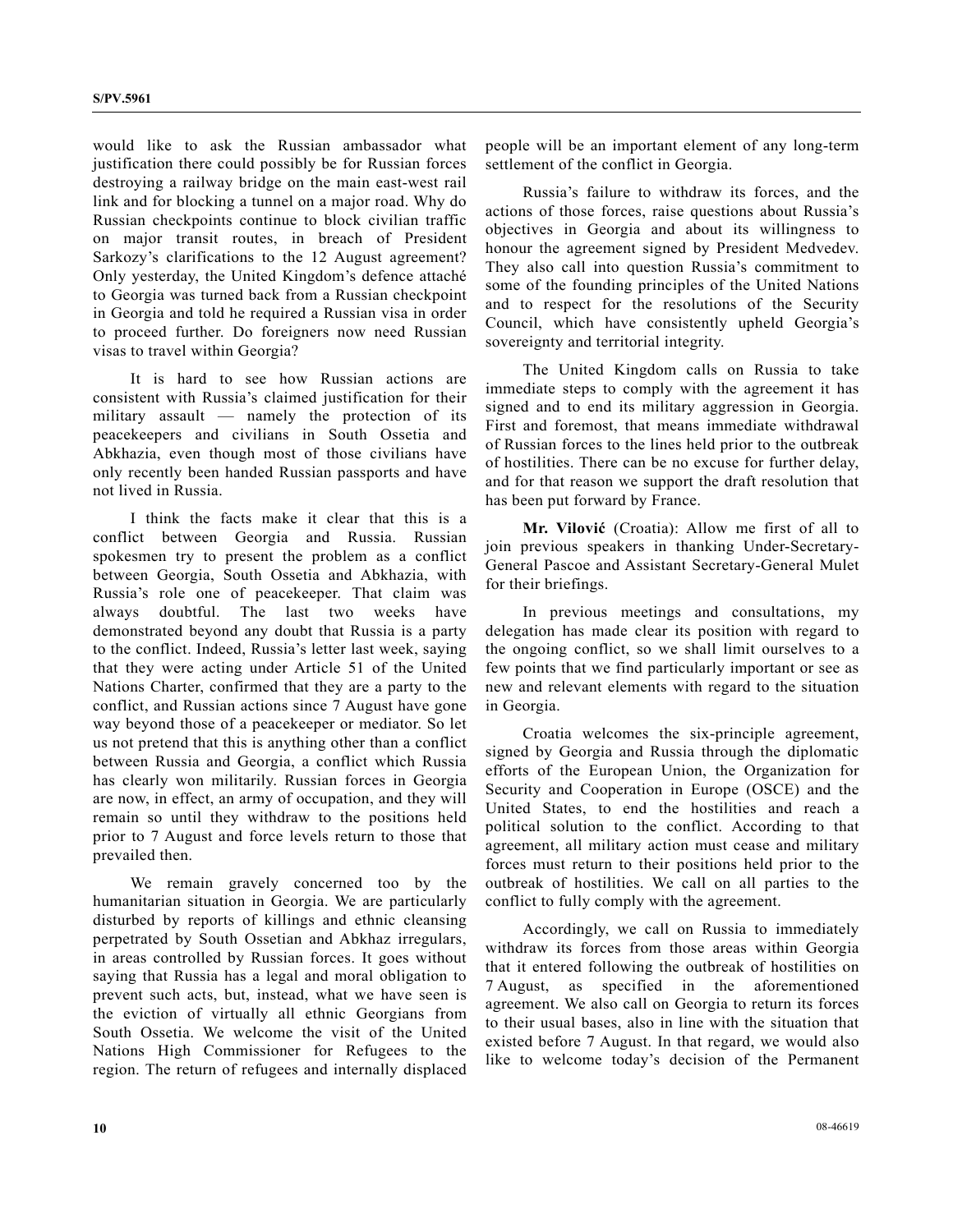Council of the OSCE to appoint 20 additional military observers.

 Croatia is extremely concerned also by the humanitarian situation on the ground. We deplore the loss of life and the civilian casualties resulting from the conflict. Croatia has undertaken measures in concert with international organizations and interested Governments, in order to provide much-needed assistance to the civilian population affected by the conflict. We call on all the parties to ensure that this assistance reaches all affected populations.

 Croatia also reiterates its support for the independence, sovereignty and territorial integrity of Georgia, which are recognized by international law and existing Security Council resolutions.

 Finally, Croatia fully supports the draft resolution on the situation in Georgia prepared by the delegation of France as a first and necessary step towards the full implementation of the six-principle agreement. We hope that the draft resolution can be adopted expeditiously with the aim of ensuring that the parties implement the six-principle agreement in its entirety and in good faith.

**Mr. Churkin** (Russian Federation) (*spoke in Russian*): If there are no further speakers wishing to take the floor, I should like to say a few words.

 At a previous meeting of the Security Council, I asked the representative of the United States a question: What, in his opinion, should the Security Council be focused on — serious political work or propaganda? At that time, unfortunately, I received no answer to that question, and today it is clear why. Unfortunately, the statements made today by the representative of the United States and others have been clear expressions of propaganda, to the detriment of the serious political work that must be done in the Security Council and the political tasks facing us today.

 I believe that one can hardly fail to see that today's meeting was convened to a large extent under the influence of the North Atlantic Council foreign ministerial session just held in Brussels. I note in passing that the final statement issued at that meeting appears to be non-objective and biased and contains not a single word concerning the reasons for the conflict or about who initiated the aggression, who armed Georgia and who has consistently blocked our insistent proposals to conclude a legally binding agreement on the non-use of force. The impression has been given that, behind the convening of today's meeting, there is a wish to distract the Security Council from its task of adopting a decision endorsing the wellknown Russian-French peace initiative to end the conflict and pave the way to a settlement.

 Once again in this Chamber, there has been a further attempt today to turn matters on their head and to portray the aggressor as the victim. Once again, rhetoric has been bandied about accusing Russia of the most mortal sins, including some extremely wild accusations. I wish in that respect to focus on the key theme that the French delegation is now promoting for the draft resolution it has proposed for adoption by the Security Council. However, in the light of some of the remarks that have been made in the Council Chamber today, I cannot fail to say a few words first.

 First, with regard to the humanitarian situation, no one is undertaking a humanitarian operation as large as that of Russia in the conflict zone. Not one country or one humanitarian organization is doing as much as Russia, not only inside South Ossetia and Tskhinvali, which was effectively wiped off the face of the Earth by the Georgian aggression, but also in some Georgian areas that we have entered, such as the city of Gori, which is in close vicinity to South Ossetia and where our military has had to deal with massive stockpiles of discarded weapons. In recent days, we have fed the civilian population there and have called on the Georgian authorities to help the people of that city, who have been abandoned to their own fate. No one is doing anywhere near as much as Russia to avoid a humanitarian catastrophe.

 With respect to the international humanitarian organizations, with which we have of course sought contact, the heads of those entities have either concluded or are planning visits to Russia and the conflict zone. We therefore hope that cooperation can begin and that the international humanitarian organizations will be able to do their humanitarian work effectively in the conflict zone.

 I should now like to address what may be a side issue, but one on which I wish to focus. In several statements made today, reference has been made to what President Kokoity of South Ossetia said about refugees. Our Foreign Ministry has issued a special statement on that matter which lays out the facts with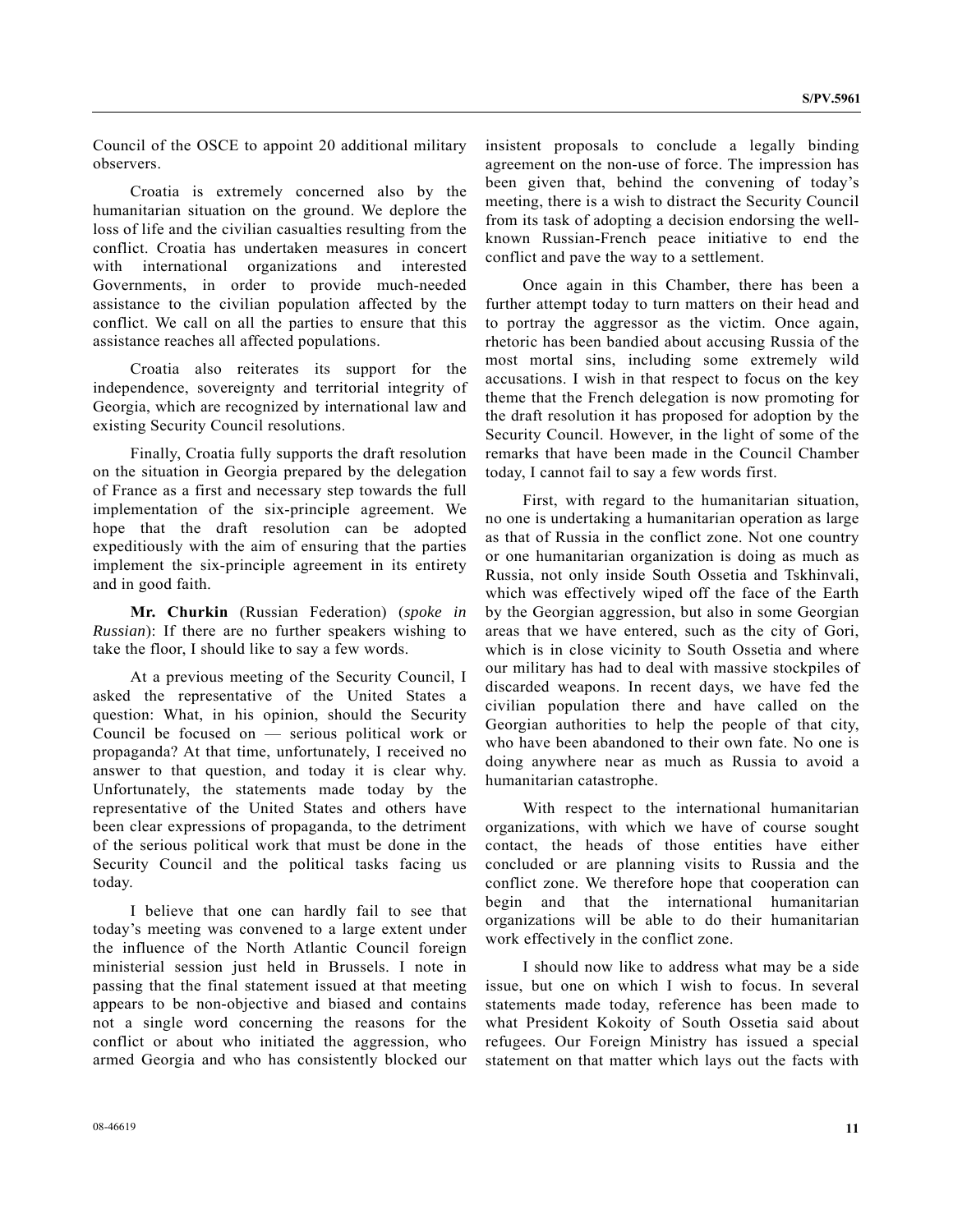respect to international norms applying to refugees. That is undoubtedly one of the questions that will have to be settled in the process of normalizing the situation in the conflict zone.

 Much has been said and many rhetorical questions have been asked on the basis of unverified information and even of disinformation. Permanent Representative of the United Kingdom was not present when previous statements were made, but he has expressed concern about the fate of the United Kingdom's military attaché, who for some reason was in the area of conflict and was arrested. I do not know the facts of that specific situation.

 As I read the statement issued today by the North Atlantic Council foreign ministerial session, I was struck by a phrase to which I would like to draw the Council's attention. It was obviously drafted by military experts and not by politicians; NATO clearly has good people working on such statements, just as we do, and they should be appreciated. I am sure that they understand each other very well in such matters. In particular, the statement reminds Russia of its obligation to maintain security and order in the areas under its control. We do not need to be reminded of that. I will cite one example to demonstrate our awareness that we bear full responsibility for security.

 Some illegal activities may have occurred there; that cannot be entirely dismissed, of course, when the entire region has been destroyed as a result of the Georgian military adventure. We cannot deny that there may indeed be such circumstances, but I can state that Russian military personnel have the strictest orders to stop such illegal activity when they witness it.

 Some of my colleagues are behaving as if they have not attended the five previous meetings and are now making their own interpretations of events, but I should like to recall that this is now the sixth meeting on this topic. The first was convened as Russia warned the Council that Georgia was on the verge of unleashing a military adventure. We called for that meeting on the night of 7 August; further meetings were held in the course of the conflict in an attempt to reach a settlement. That quest concluded in a meeting in the Moscow Kremlin on 12 August at which the Presidents of France and Russia read out the sixprinciple peace plan.

 The task of the Security Council today is to support that plan and to promote progress in its implementation. Unfortunately, given the kind of propaganda we have heard today, we are merely making it harder for the Council to perform that task. We do not understand why that must be so, but returning to the core issue that the French representative touched on today, I can say the following.

 The Russian side has consistently implemented its obligations. Under the Moscow six-principle agreement, by order of the President of the Russian Federation the Russian armed forces have pledged to pull back the forces and matériel provided to the peacekeeping contingents. As of today, preparations are under way to establish the logistical bases for the peacekeeping posts that, again pursuant to the Moscow agreement, are being set up as an additional security measure in the peacekeeping zone. The construction of the posts is slated to be concluded by 22 August. I stress that the pull-back of the combat units that have been attached to the peacekeeping contingents is ongoing. Rear units and military hardware are being pulled back, and the roads are being cleared for the pull-back of forward units. At the same time, in full compliance with the Moscow agreement, a security zone is being created. When the peacekeepers assume their positions on the external border of that zone, those forces that were introduced in support of the peacekeepers will return to their areas of deployment.

 I should like in passing to ask the representative of the United States a question. In the course of the conflict, the United States withdrew 2,000 Georgian servicemen from Iraq. Are they going to return to Iraq? What does the future hold for them?

 The withdrawal of Russian troops will be commensurate with the effectiveness of the Georgian side's implementation of its obligations under the Moscow peace plan, which stipulates first and foremost the return of Georgian troops to their places of permanent deployment: their barracks. And I would like to point out that, although Mr. Saakashvili signed the peace plan's six points and pledged to withdraw his troops, we note today that that obligation has not been fulfilled. Every day there are incidents in which our servicemen, in one part of the security zone or another, hold Georgian troops who have not yet returned to their barracks or groups of armed individuals who are present for no comprehensible reason. Such incidents seriously complicate the overall situation and hamper the process of withdrawing troops according to plan.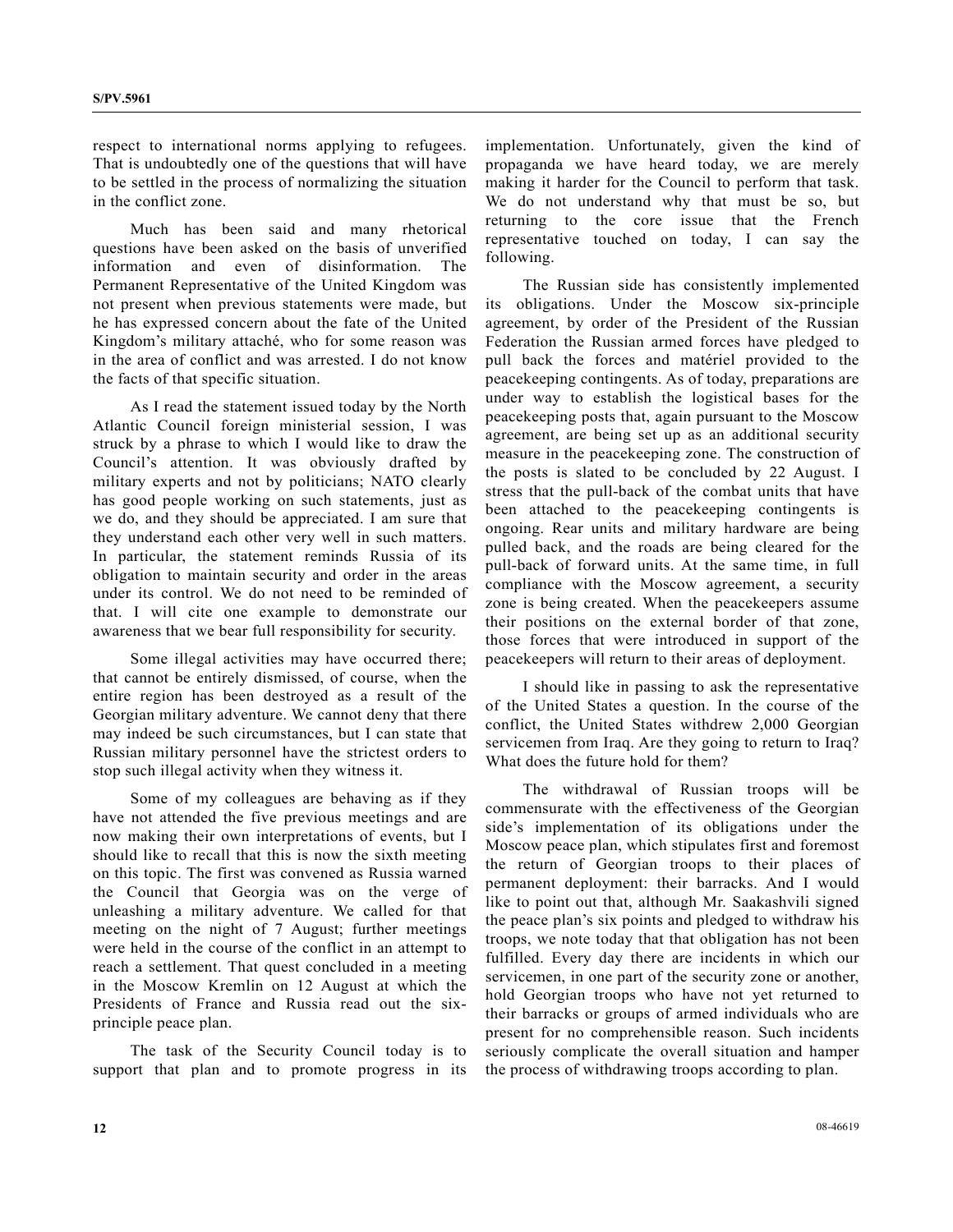We appeal to all to be guided by objective criteria, not by a desire to whitewash those who initiated the aggression. We are convinced that the Council's attention should be focused on endorsing the Moscow peace plan developed by the Presidents of Russia and France. It contains six clear, consistent and logically interlinked principles for stabilizing the situation and overcoming the crisis. Singling out individual elements of the Moscow plan and interpreting them to suit the purposes of political propaganda is counterproductive, and the Russian Federation will therefore be unable to support the draft resolution submitted today by France.

 The representative of France referred earlier to two of the peace plan's six principles announced by the Presidents of France and Russia. But even on those two principles everything was mixed up: the order was changed and additional suggestions were put forward. Why is this being done? During all the work we have done together with our French colleagues in recent days, was there not an understanding that the six principles of Presidents Sarkozy and Medvedev should be clearly reflected, verbatim, in a draft resolution to be adopted by the Security Council?

 Incidentally, during today's telephone conversation between President Medvedev of Russia and President Sarkozy of France, to which Mr. Lacroix referred, the French head of State said not a word about any kind of new draft resolution that would bypass the 12 August agreement.

 In the light of all we have said, we appeal to Council members to step up their endeavours to forge truly effective and viable decisions to resolve the situation in Georgia. The basis of such decisions should be the six principles of the Moscow peace plan.

 **The President** (*spoke in French*): I shall now make a statement in my capacity as representative of Belgium.

 I too wish to thank Mr. Pascoe and Mr. Mulet for their briefings, and would like to make the following points.

 Belgium remains gravely concerned at the continued presence of Russian troops on Georgian territory despite the repeated commitments and assurances that they would be withdrawn. There is no justification for that presence, which violates the sovereignty and territorial integrity of Georgia.

Belgium reaffirms its commitment to the sovereignty and territorial integrity of Georgia within its internationally recognized borders.

 Belgium is also very concerned at any action that poses a threat to Georgia's vital infrastructure. Belgium calls for respect of the ceasefire and the immediate withdrawal of Russian troops from areas from which it must withdraw by the terms of the six-point agreement signed by the Georgian and Russian Presidents on the initiative of the President of the French Republic, acting in his capacity as current President of the European Union.

 Belgium believes that the international community has a crucial oversight and leadership role to play. In that connection, Belgium welcomes the decision taken by the Organization for Security and Cooperation in Europe to rapidly deploy a larger number of observers. Belgium considers that the Security Council should remain seized of this matter with a view to helping to find a solution. In that regard, Belgium supports the draft resolution circulated by France today.

 Finally, on the humanitarian front, the suffering of populations affected by this situation is clearly very worrisome. Belgium once again appeals for the free and unhampered access of humanitarian aid to the victims. I wish to stress that ensuring such access is an integral part of the six-point agreement.

 I now resume my functions as President of the Security Council.

**Mr. Urbina** (Costa Rica) (*spoke in Spanish*): I wish to take this opportunity to thank Mr. Pascoe and Mr. Mulet for their briefings this afternoon, and to thank the representative of Georgia for being here with us.

 Eight days ago, on Monday, 11 August, I made a statement here in which I briefly summarized Costa Rica's position on this matter. Today I am taking the floor again to say that, in our view, the situation in Georgia is not a European problem; nor is it a problem that involves only the great economic and military Powers. Costa Rica firmly believes that this is a crisis in which small States that are not major economic or military Powers also have a stake. We are the majority in this Organization. Costa Rica wishes once again to emphasize the need to restore the position and